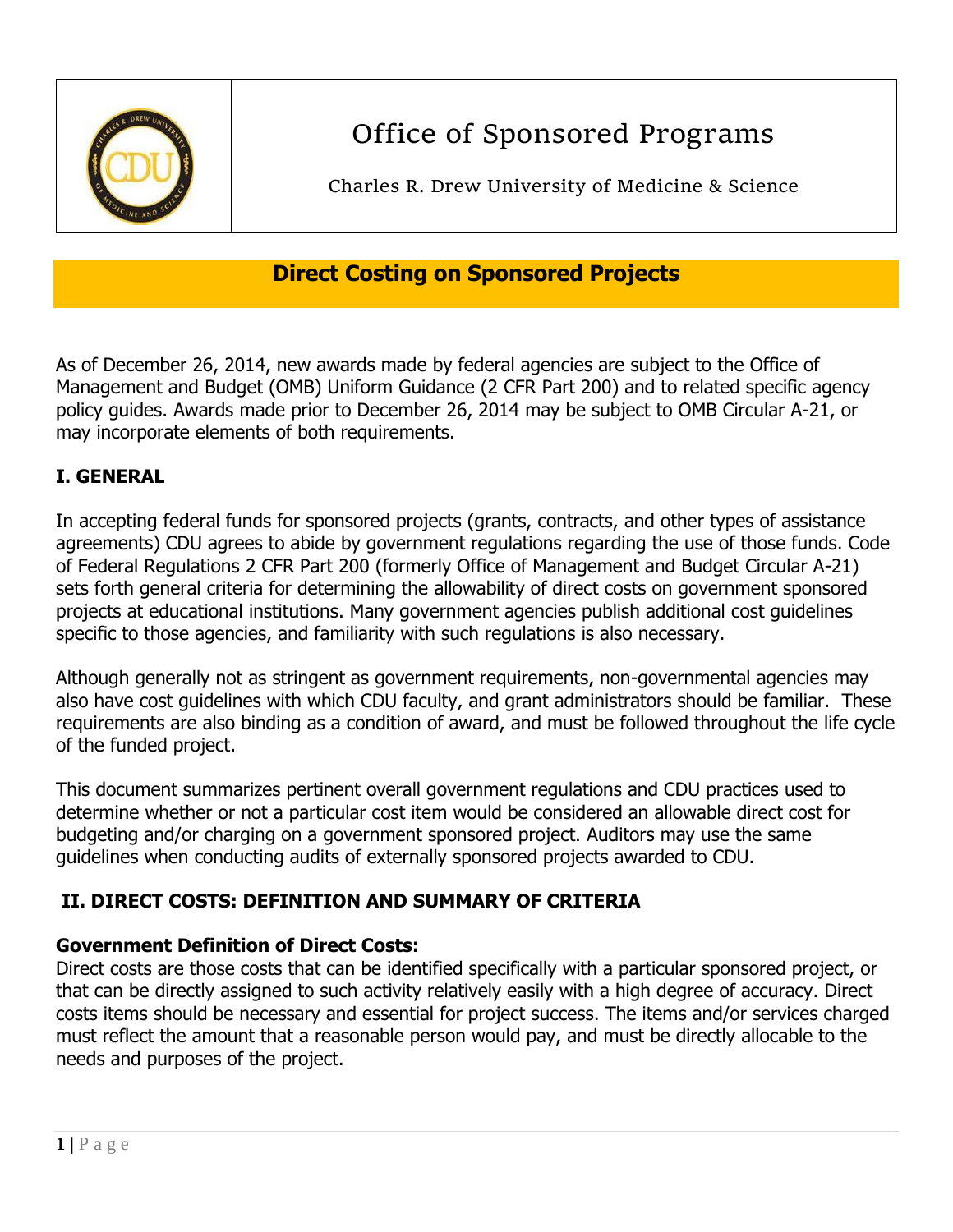# **III. Allowability Criteria**

#### **Summary of Criteria for Determining Allowability of Direct Cost**

For purposes of determining whether it would be appropriate to budget or charge a certain direct cost to a sponsored project, principal investigators, and grant administrators should be familiar with the criteria used to define *allowable direct costs*. They are:

- 1. Be necessary and reasonable for the performance of the federal award. The cost/item must be necessary to the conduct of the project. For example, a more expensive item may not be necessary if a less expensive item will meet the needs of the project.
- 2. Be allocable to the project and project goals.
- 3. Conform to any limitations or exclusions in the Uniform Guidance/A-21 or in the federal award.
- 4. Be consistent with policies and procedures that apply uniformly to both federally-financed and other activities of Duke University.
- 5. Be accorded consistent treatment. A cost may not be assigned to a federal award as a direct cost if any other cost incurred for the same purpose in like circumstances has been allocated to the federal award as an indirect cost.
- 6. Be determined in accordance with generally accepted accounting principles (GAAP)
- 7. Not be included as a cost or used to meet cost sharing or matching requirements of any other federally financed program in either the current or a prior period.
- 8. Be adequately documented.

If **sponsor funds are available,** appropriate direct cost items should be charged to the appropriate sponsored activity fund code. If sponsor funds are **not** available and it is determined that the scope of work of the project cannot be modified to eliminate the need for the item, then the direct cost item should be charged to an appropriate cost-share account (note: internal approvals for cost sharing may be required) and reflected as a cost of the project, but one borne by CDU. Please note that costs reflected as cost share must meet the same allowability standards as costs directly charged to a federal fund code.

#### **Clarification of Direct Costing Criteria**

#### **A. Allowability**

Section J of 2 CFR, Part 220 (formerly **OMB Circular A-21**) AND Subpart E of 2 CFR Part 200 (known as the Uniform Guidance) provides a detailed listing of costs that may be charged to federal awards (with the disclaimer that these costs must not be deemed unallowable under a specific award notice from the federal sponsor. Typically, the following costs meet the standard of allowability. For general reference purposes, [Section J of Circular A-21](https://www.whitehouse.gov/omb/circulars_a021_2004/#j) and [Subpart E of the Uniform Guidance](http://www.ecfr.gov/cgi-bin/text-idx?SID=60623b20e6213558b4aa6ab7eb76b619&node=2:1.1.2.2.1.5&rgn=div6) provide descriptive listings on generally allowable costs. Federal sponsors may also provide additional guidelines on allowable costs. For example, the [National Institutes of Health \(NIH\)](http://grants.nih.gov/policy/nihgps/index.htm) along with other federal agencies, each have their own guidelines. Non-federal sponsors most likely will have their own unique guidance on allowable direct costs, and should be referred to as applicable to the project.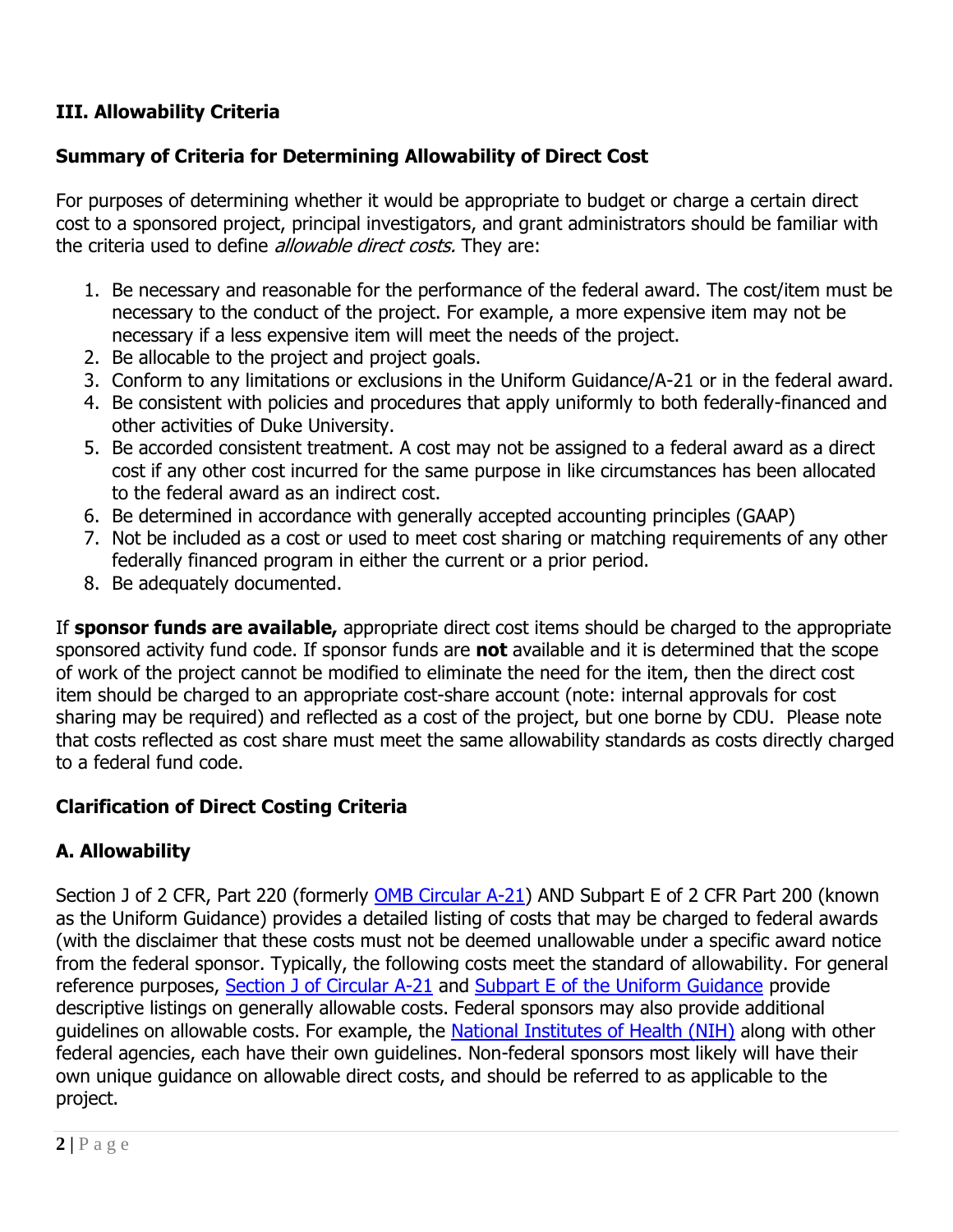Please keep in mind that these costs must be necessary to perform the project's stated scope of work.

Typically allowable as direct costs:

- Salaries and fringe benefits of faculty, technicians, post docs, graduate research assistants and other personnel **directly engaged in performing sponsored project's scope of work**
- Laboratory supplies and materials **necessary for performing sponsored project's scope of work**
- Other costs such as travel, subcontracts, scientific/specialty equipment repairs and maintenance, long distance telephone expenses, and other directly related costs **necessary for performing sponsored project's specific scope of work**
- Capital equipment that is approved by the sponsor (or internally approved if allowed by the sponsor)
- Service/maintenance agreements on capital equipment approved by the sponsor (or internally approved if allowed by the sponsor)
- **Identification with the sponsored work (i.e., the scope of work) rather than the nature of the goods or services is the determining factor in determining direct costs.**

#### **B. Allocability**

A cost is allocable to a federally sponsored agreement if:

- 1. It is incurred solely to advance the work under the sponsored agreement; or
- 1. It benefits both the sponsored agreement and other work of the institution, in proportions that can be approximated through use of reasonable methods. Costs that can be identified specifically with a particular sponsored project, or that can be directly assigned to such activities relatively easily with a high degree of accuracy.

#### 2. **Exception to General Allocability Rule:**

#### **Cost Benefits Two or More Projects**

If a cost benefits two or more projects or activities in proportions that can be determined without undue effort or cost, the cost should be allocated to the projects based on the proportional benefit. If a cost benefits two or more projects or activities in proportions that cannot be determined because of the interrelationship of the work involved, then the costs may be allocated or transferred to benefited projects on any reasonable basis. However, this allocation cannot be used to eliminate cost overruns.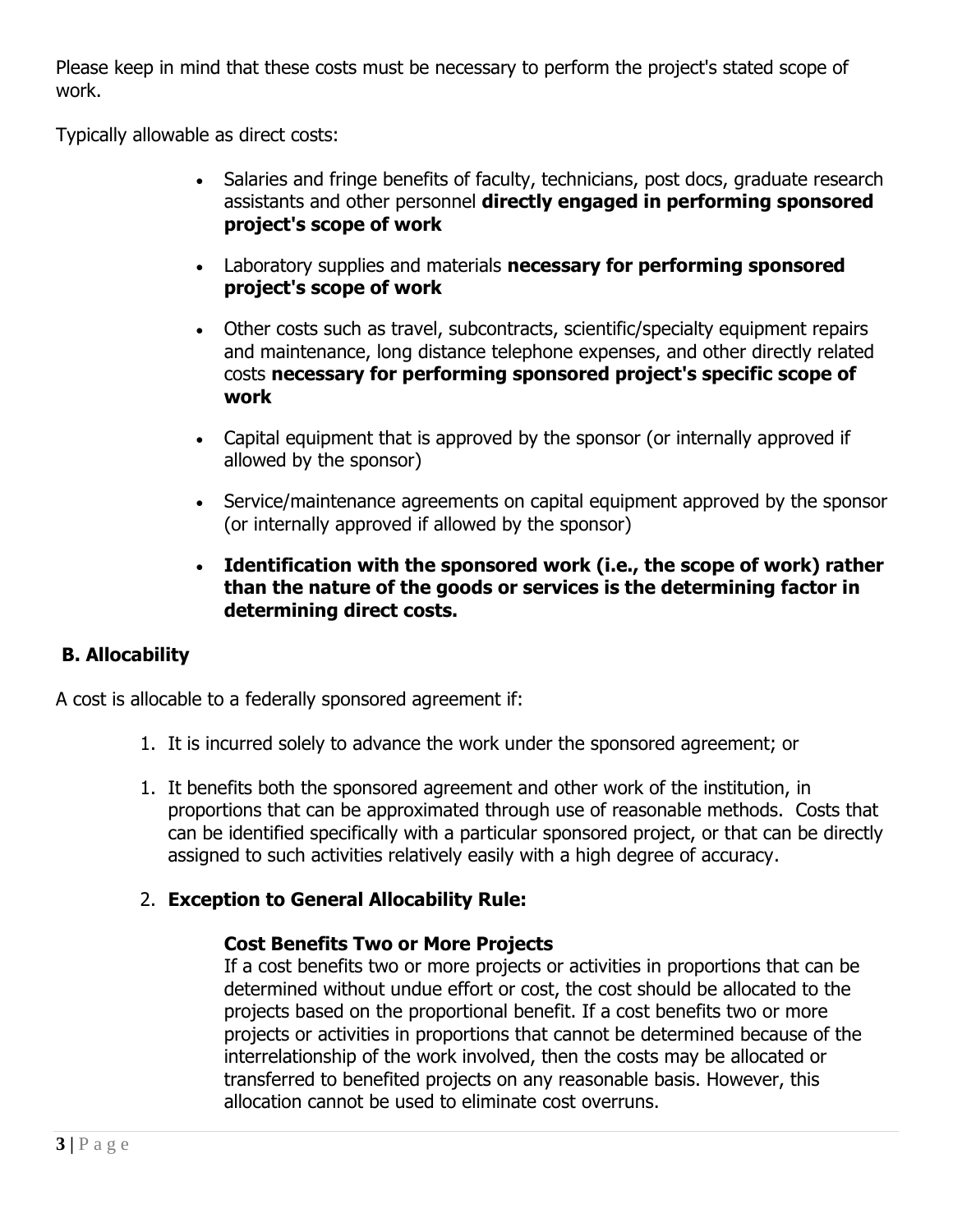#### **C. Reasonableness**

A cost may be considered reasonable if the nature of the goods or services acquired or applied, and the amount involved therefore, reflect the action that a prudent person would have taken under circumstances prevailing at the time the decision to incur the cost was made. Major considerations involved in the determination of the reasonableness of a cost are:

- 1. Whether or not the cost is of a type generally recognized as necessary for the performance of the sponsored agreement;
- 2. The restraints or requirements imposed by such factors as arm's-length bargaining, federal and state laws and regulations, and sponsored agreement terms and conditions;
- 3. Whether or not the individuals concerned acted with due prudence in the circumstances, considering their responsibilities to the institution, its employees, its students, the federal government, and the public at large; and,
- 4. The extent to which the actions taken with respect to the incurrence of the cost are consistent with established institutional policies and practices applicable to the work of the institution generally, including sponsored agreements.

# **D. Consistency**

Consistency means that CDU manages costs that are reimbursable by the federal government in two ways:

- 1. Those that are allowable to be *directly charged* to a sponsored project (identified specifically with a particular sponsored project, or that can be directly assigned to such activity relatively easily with a high degree of accuracy) such as a Principal Investigator's salary or a project-specific piece of equipment.
- 2. Those that are allowable to be included in the University's negotiated Facilities and Administrative (F&A) base, which includes broad categories of costs that support sponsored research but cannot be clearly identified with a specific project or program. Examples include use of facilities, department basic costs of operations (paper, copying, staff support, etc.)

Because CDU receives federal reimbursement for both direct costs associated with a single project, and for F&A costs through its negotiated F&A rate, steps are taken to ensure that all costs are treated and billed consistently. In other words, not billed directly and also billed through F&A recovery.

Costs normally charged as F&A:

 Salaries of clerical and administrative personnel engaged in routine departmental or administrative work that benefits all activities of the department (instruction, research, training, public service, etc.), i.e., **there is no direct relationship to a specific sponsored project's scope of work.**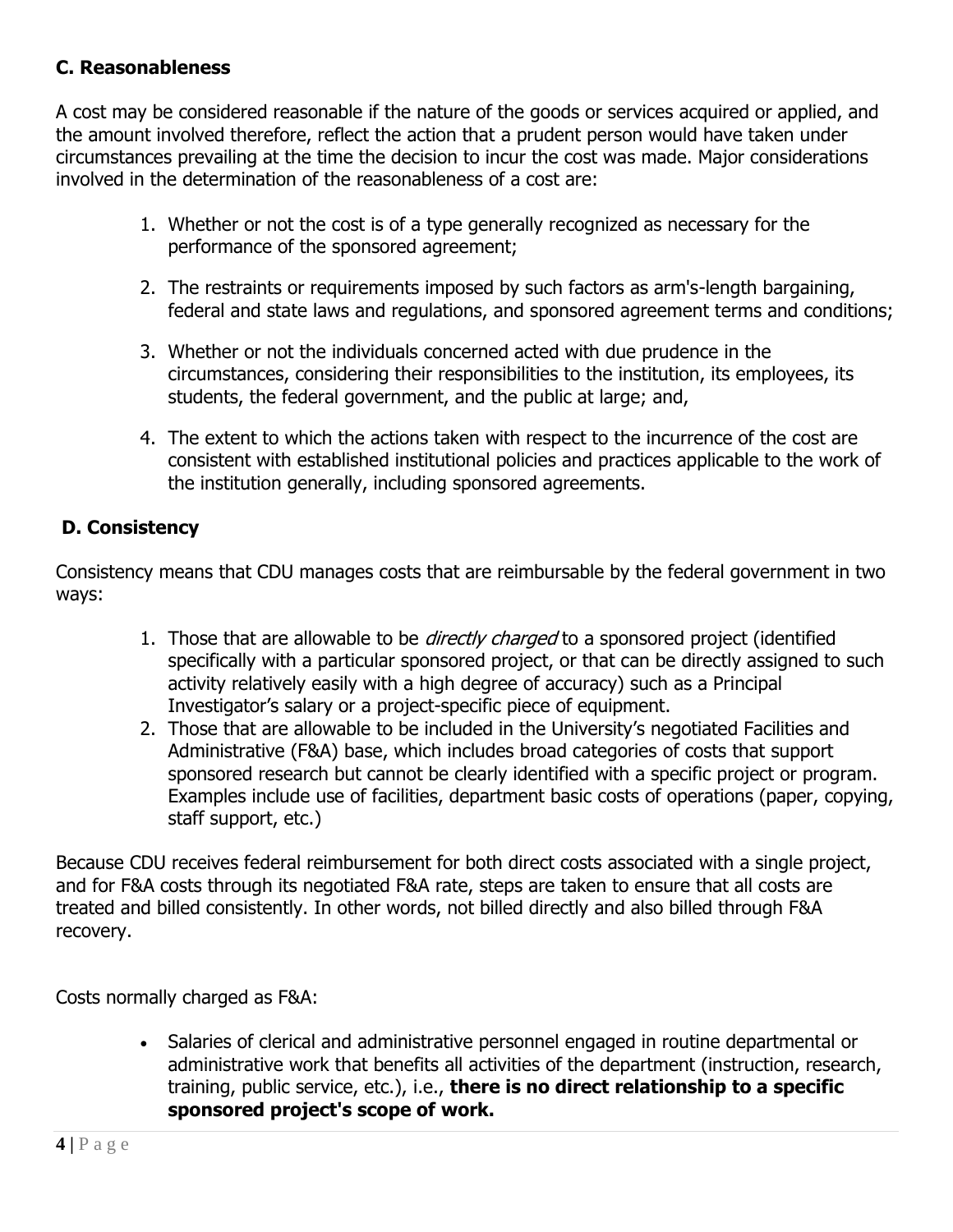- Supplies and materials for routine departmental or administrative activities of the department that benefit all activities of the department (instruction, research, training, public service, etc.), i.e., **there is no direct relationship to a specific sponsored project's scope of work.**
- Other costs such as travel, repairs, fees and services, local and long distance telephone expenses, copying and postage that are for routine departmental or administrative use, **and do not have a direct relationship to a specific sponsored project's scope of work.**
- General office items with multi-functional use such as computers, fax machines, answering machines, staplers, hole punches, filing cabinets, chairs, desks, calculators, waste baskets, etc.), **that do not have a direct relationship to a specific sponsored project's scope of work.**

Justification and approval required in proposals that budget certain costs as direct costs:

For the following cost items (and for any others that a layperson may consider routine and administrative in nature), specific written justification as to the relationship between the cost and the proposed project's scope of work should be completed as a part of the proposal's budget narrative and submitted to OSP as a part of the proposal to the sponsoring agency.

The documentation should explain the direct benefit relationship between these cost items and the proposed scope of work. OSP may notify the PI that these costs have been included in the budget and that a formal internal exception and approval process will be required if the project is funded.

#### **E. Allowable Rates of Pay for Faculty**

Salary rates for faculty members.

- 1. Salary rates for academic year. Charges for work performed on sponsored agreements by faculty members during the academic year will be based on the individual faculty member's regular compensation for the continuous period which, under the policy of the institution concerned, constitutes the basis of his salary. Charges for work performed on sponsored agreements during all or any portion of such period are allowable at the base salary rate. In no event will charges to sponsored agreements, irrespective of the basis of computation, exceed the proportionate share of the base salary for that period. This principle applies to all members of the faculty at an institution.
- 2. Periods outside the academic year.
- 3. Part-time faculty. Charges for work performed on sponsored agreements by faculty members having only part-time appointments will be determined at a rate not in excess of that regularly paid for the part-time assignments. For example, an institution pays \$5000 to a faculty member for half-time teaching during the academic year. He devoted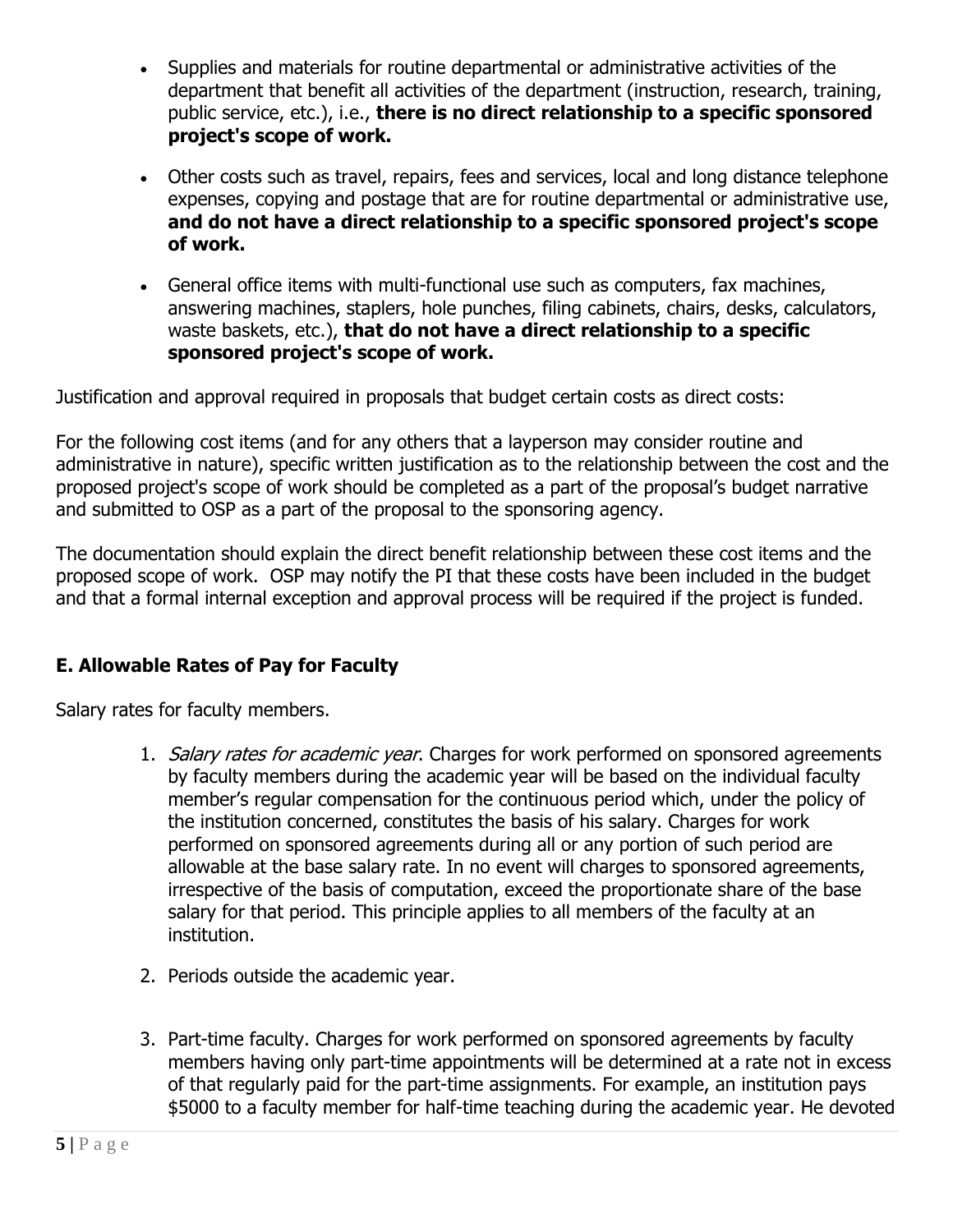one-half of his remaining time to a sponsored agreement. Thus, his additional compensation, chargeable by the institution to the agreement, would be one-half of \$5000, or \$2500.

#### **F. Selected Items of Costs**

The basic cost principles must always be applied when identifying cost allowability. All costs must be reasonable, allocable, necessary, and consistently treated both directly and indirectly (e.g., following the campus F&A Rate Proposal), as well as be allowable on federal awards under the Uniform Guidance. The Uniform Guidance calls out 55 specific cost categories in sections  $\sqrt{200.420} - 200.475$ . If the specific cost is not on the list, by identifying a similar cost, you can determine if your expense is allowable. Generally unallowable costs are also specifically identified in this section. [https://www.gpo.gov/fdsys/granule/CFR-2012-title2](https://www.gpo.gov/fdsys/granule/CFR-2012-title2-vol1/CFR-2012-title2-vol1-part230-appB) [vol1/CFR-2012-title2-vol1-part230-appB](https://www.gpo.gov/fdsys/granule/CFR-2012-title2-vol1/CFR-2012-title2-vol1-part230-appB)

#### **G. Availability of Funds**

If sponsor funds are available, appropriate direct cost items should be charged to sponsor funds in accordance with the account coding instructions in section IV.

**If funds are NOT available and it is determined that the scope of work of the sponsored project cannot be modified to eliminate the need for the item, then the direct cost item should be charged to an appropriate cost share account and reflected as a cost of the project, but one borne by CDU.**

#### **IV. PROPER CODING**

#### **Why the emphasis on proper account coding?**

One of the elements most critical to successful financial administration of sponsored projects is the assignment of appropriate accounts to budget line items and expense transactions, for the following reasons.

- 1. Miscoded expenses can result in incorrect F&A cost charges. The coding determines whether or not the cost will be included in "modified total direct cost" and therefore subject to F&A or indirect cost.
- 2. Failure to identify capital equipment purchases can result in noncompliance with internal and external property management regulations. Federal regulations require that all capital equipment purchases be added to the central inventory system. The account used on the capital equipment requisition is one method used by accounting to identify capital equipment purchases to be added to central inventories.
- 3. Errors in account coding can result in inappropriate conclusions by the principal investigator and/or sponsor regarding financial status.
- 4. Improperly coded expenses can result in inappropriate conclusions by auditors and can adversely impact CDU's ability to effectively monitor for compliance with federal regulations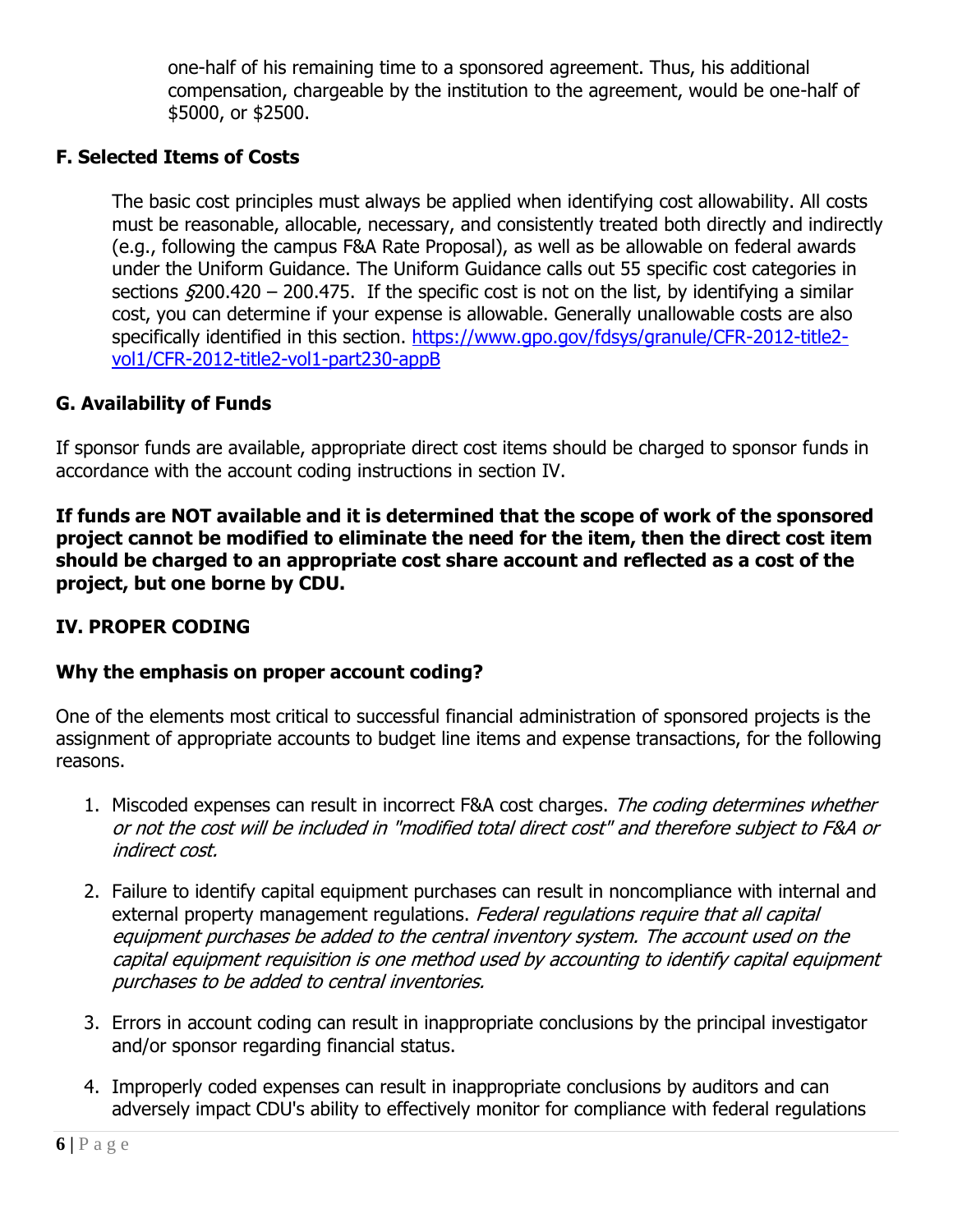regarding allowability. In an internal or external review or audit, the account determines the type of review or audit procedure to which the expense is subjected, and whether the expense is viewed initially as allowable or unallowable.

5. The account distinguishes between costs funded by the agency and those cost-shared by CDU. Failure to use a cost sharing account on cost-shared expenditures will understate CDU's contribution to the project.

# **V. ADDITIONAL INFORMATION**

#### **A. Inappropriate Practices**

The following examples are not all-inclusive. They are intended to be illustrative of certain practices that can result in direct cost disallowance during audits of sponsored agreements.

- 1. Purchasing goods, supplies, or equipment at the end of the project simply to use up unspent funds. [For example, the Public Health Service Grants Policy Statement, section 8-16 states that "If for any reason equipment that has been ordered in good faith will not be received until after a project has terminated or will be received too late in the project for effective use, all reasonable effort must be made to cancel the order or to charge the equipment to other funds."]
- 2. Charging 100% of a direct cost item to a sponsored project if part of the item will be used by other projects or non-sponsored activities [capital equipment **approved by the sponsor** (or approved internally if allowed by the sponsor) is excluded from this requirement].
- 3. Replenishing departmental office supplies with grant funds.
- 4. "Rotating" charges among sponsored projects by month without establishing that the rotation schedule credibly reflects the relative benefit to each grant.
- 5. Assigning charges to the sponsored project with the largest remaining balance.
- 6. Identifying a cost as something other than what it actually is by using an incorrect account code.

In order to be allowable, direct charges must be assignable to a sponsored project "in accordance with benefits received". If the sponsored project could not have reasonably benefited from the items purchased, then the cost would not be allocable to the sponsored project.

#### **B. OMB Guidance on Treatment of Administrative and Clerical Salaries**

It is the policy of CDU that the salaries of administrative and clerical staff contributing to the performance of a sponsored project should normally be treated as indirect (F&A) costs. However, unless otherwise restricted by agency or program guidelines, charging these salaries as direct costs may be appropriate if all of the following conditions are met: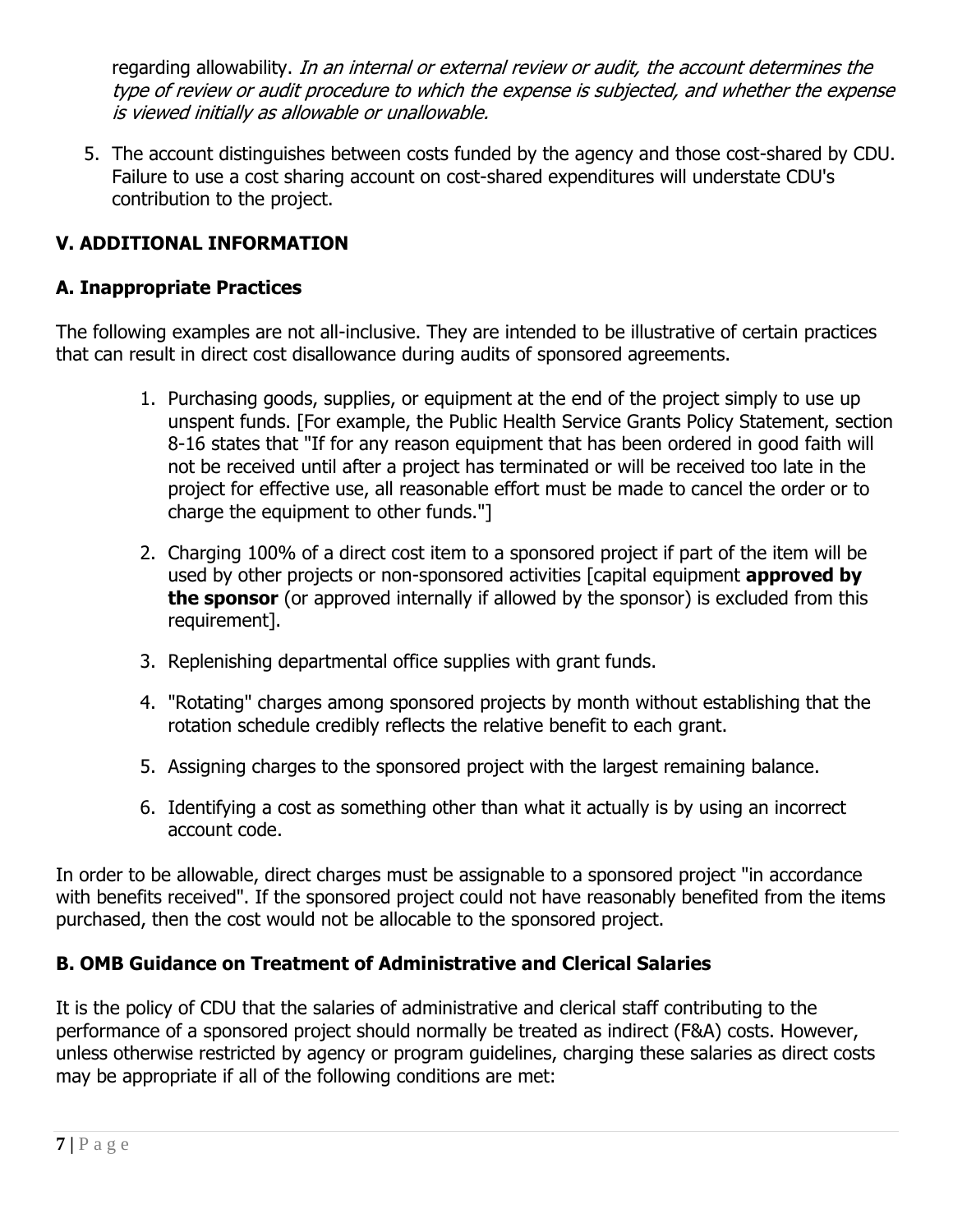- The administrative and clerical services are integral to the performance of the sponsored project or activity;
- Individuals performing administrative and clerical services are specifically identified with the sponsored project or activity;
- Salaries for the administrative and clerical personnel are explicitly included in the project budget or have prior written approval of the awarding agency; and
- The administrative and clerical salaries are not also recovered as an indirect cost. The University accounting system ensures that expenses are not recovered as both direct and indirect cost.

[Reference: 2 CFR Part 200.413(c)]

What is the intent of this provision and under what circumstances may these costs be directly charged to sponsored agreements?

# **Answer**

This provision is intended to establish the principle that the salaries of administrative and clerical staff should usually be treated as F&A costs, but that direct charging of these costs may be appropriate where the nature of the work performed under a particular project requires an extensive amount of administrative or clerical support which is significantly greater than the routine level of such services provided by academic departments. The costs would need to meet the general criteria for direct charging in 2 CFR Part 200.413(c) - i.e., "be identified specifically with a particular sponsored project...relatively easily with a high degree of accuracy," and the special circumstances requiring direct charging of the services would need to be justified to the satisfaction of the awarding agency in the grant application or contract proposal.

The following examples are illustrative of circumstances where direct charging the salaries of administrative of clerical staff may be appropriate.

- Large, complex programs, such as General Clinical Research Centers, Primate Centers, Program Projects, environmental research centers, engineering research centers, and other grants and contracts that entail assembling and managing teams of investigators from a number of institutions.
- Projects which involve extensive data accumulation, analysis and entry, surveying, tabulation, cataloging, searching literature, and reporting, such as epidemiological studies, clinical trials, and retrospective clinical records studies.
- Projects that require making travel and meeting arrangements for large numbers of participants, such as conferences and seminars.
- Projects whose principal focus is the preparation and production of manuals and large reports, books and monographs (excluding routine progress and technical reports).
- Projects that are geographically inaccessible to normal departmental administrative services, such as seagoing research vessels, radio astronomy projects, and other research field sites that are remote from the campus.
- Individual projects requiring project-specific database management; individualized graphics or manuscript preparation; human or animal protocol, IRB preparations and/or other project-specific regulatory protocols; and multiple project-related investigator coordination and communications.